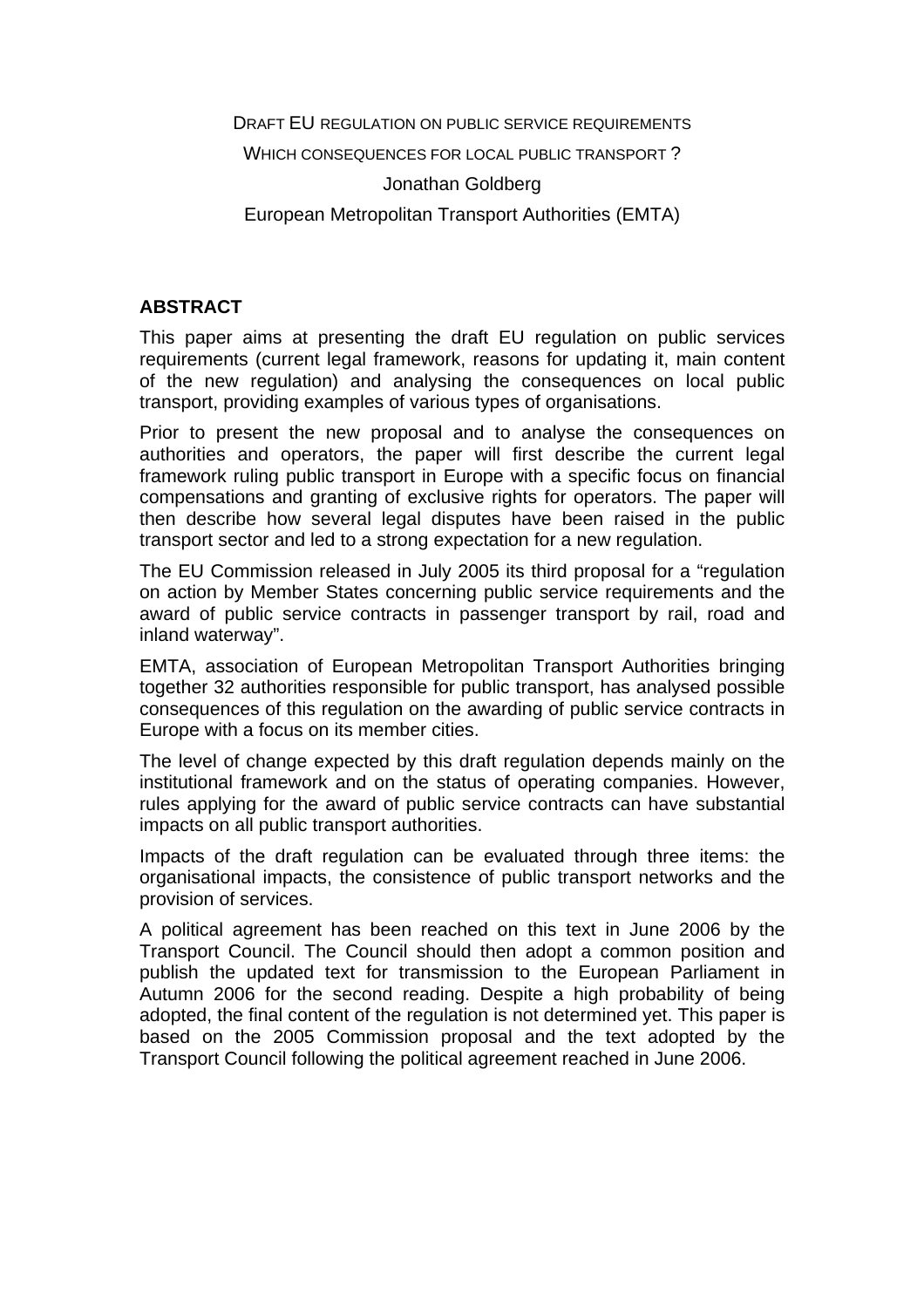# **1 BACKGROUND**

## **1.1 Current regulation in place**

Everywhere in Europe, public transport operating costs are not fully covered by fare revenues so as to ensure an equal access to all, a geographical coverage of the services not only driven by the commercial profitability and to take into account the positive external effects on collective wealth in terms of congestion, noise and pollution. In other words, urban public transport is a service of general interest for which public authorities set up specific rules in terms of exclusive rights to operate or financial compensations.

Article 73 of EC Treaty deals specifically with the transport sector stating that "aids shall be compatible with the Treaty if they represent reimbursement for the discharge of certain obligations inherent to the concept of a public service". This article is considered as a *lex specialis*, in regard with Article 86 that states "Undertakings entrusted with the operation of services of general economic interest (…) shall be subject to the rules contained in this Treaty, in particular to the rules on competition, insofar as the application of such rules does not obstruct the performance, in law or in fact, of the particular tasks assigned to them. The development of trade must not be affected to such an extent as would be contrary to the interests of the Community."

The conditions required to comply with this article are listed in a regulation adopted in  $1969<sup>1</sup>$  that describes three types of obligations:

- The obligation to operate
- The obligation to carry
- The fare obligation

This regulation lays down detailed rules for calculating the compensations levels to apply in order to avoid the State aid notification and authorisation procedures described in EC Treaty<sup>2</sup>.

This text has been amended in 1991 $3$  with the distinction of local public transport and the concept of public service contracts as the normal but not mandatory tool for public transport service provision.

The minimal content of contracts is described in detail in this regulation but there is no provision regarding the possible ways to award these contracts.

## **1.2 A long legislative process**

## *1.2.1 The need for a new regulation*

This regulatory framework was relevant as long as public transport players were exclusively national operators and therefore financial compensation or granting of exclusive rights could not be seen as affecting trade among Member States. Public transport services were mainly provided by local public monopolies and a very small part of the market was open to competition.

 $1$  EEC 1191/69

 $2$  Article 88(3)

<sup>&</sup>lt;sup>3</sup> Regulation EEC 1893/91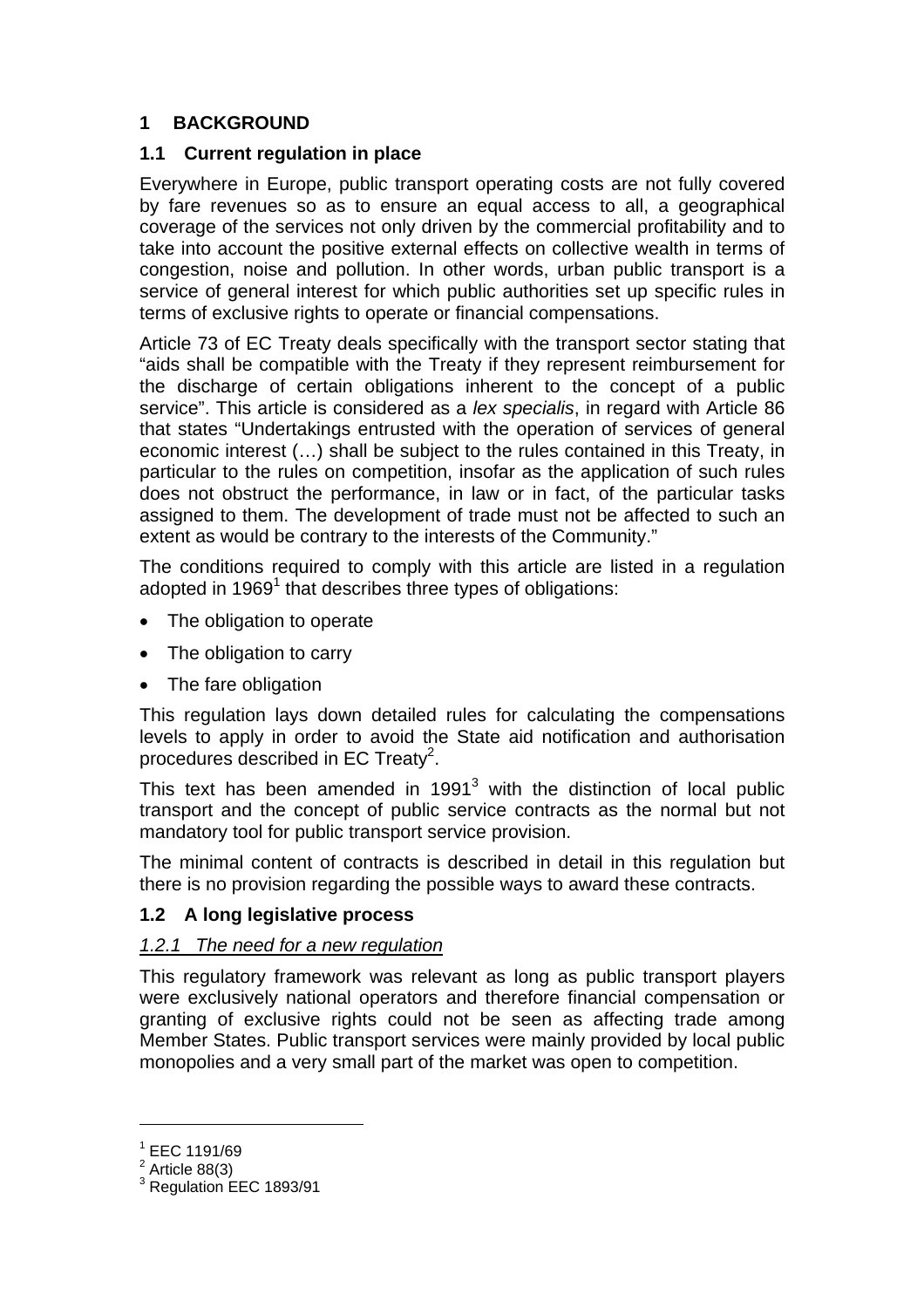This situation has changed with the development of pan-European operators and the increase of international competition in the opened markets. Some of these operators started to bring complaints before national juridictions, then to the EU Commission and lastly to the European Court of Justice with the central question: 'are financial compensations or exclusive rights granted to an operator to be considered as State aid within the meaning of EC Treaty'.

# *1.2.2 July 2000: Initial proposal by EU Commission*

In 2000, almost nine operators had their activities in more than one Member State and service provision was limited to home-country operators in only four Member States. In this context, the Commission proposed in July 2000 a regulation<sup>1</sup> aiming at defining a common framework for the European public transport market in terms of contract awarding if financial compensations and/or granting of exclusive rights were at stake.

The initial proposal was based on the results of ISOTOPE<sup>2</sup> project showing that the production costs were higher in closed markets than in markets with controlled competition. In fully deregulated markets, the costs were even lower but quality of service was also one level below. These results encouraged the Commission to propose a regulation almost exclusively based on controlled competition, with a triple aim:

- Ensure legal certainty
- Ensure market access to all operators
- Reduce the level of subsidies required for funding public transport operations

In some situations however, it would have been possible to award directly public transport contracts, for rail based services with considerations of safety of investment costs, for integrated services or for small contracts.

### *1.2.3 October 2001: first reading by EU Parliament*

This text passed the first reading in EU Parliament in 2001, with more than 100 amendments.

The main modification brought to the text consisted in allowing direct award of public transport contracts to internal or in-house operators, in other words, the right for transport authorities to decide to provide the service themselves on an exclusive basis. This possibility left to transport authorities comes alongside with necessary restrictions for the operator in terms of geographical coverage. An operator cannot provide services in a protected market and compete in other opened markets.

Another important amendment proposed by the Parliament but not accepted by the Commission concerns the hierarchy of applicable legislation for contract awarding. The Parliament proposed to grant provisions of this regulation priority on public procurement directives<sup>3</sup>, which would have set a

 $^1$  COM(2000) 7 final<br>
<sup>2</sup> Improved Structure and Organisation for urban Transport Operation in Europe

 $3$  Directives 92/50/EEC and 93/38/EEC, replaced by Directives 2004/17/EC and 2004/18/EC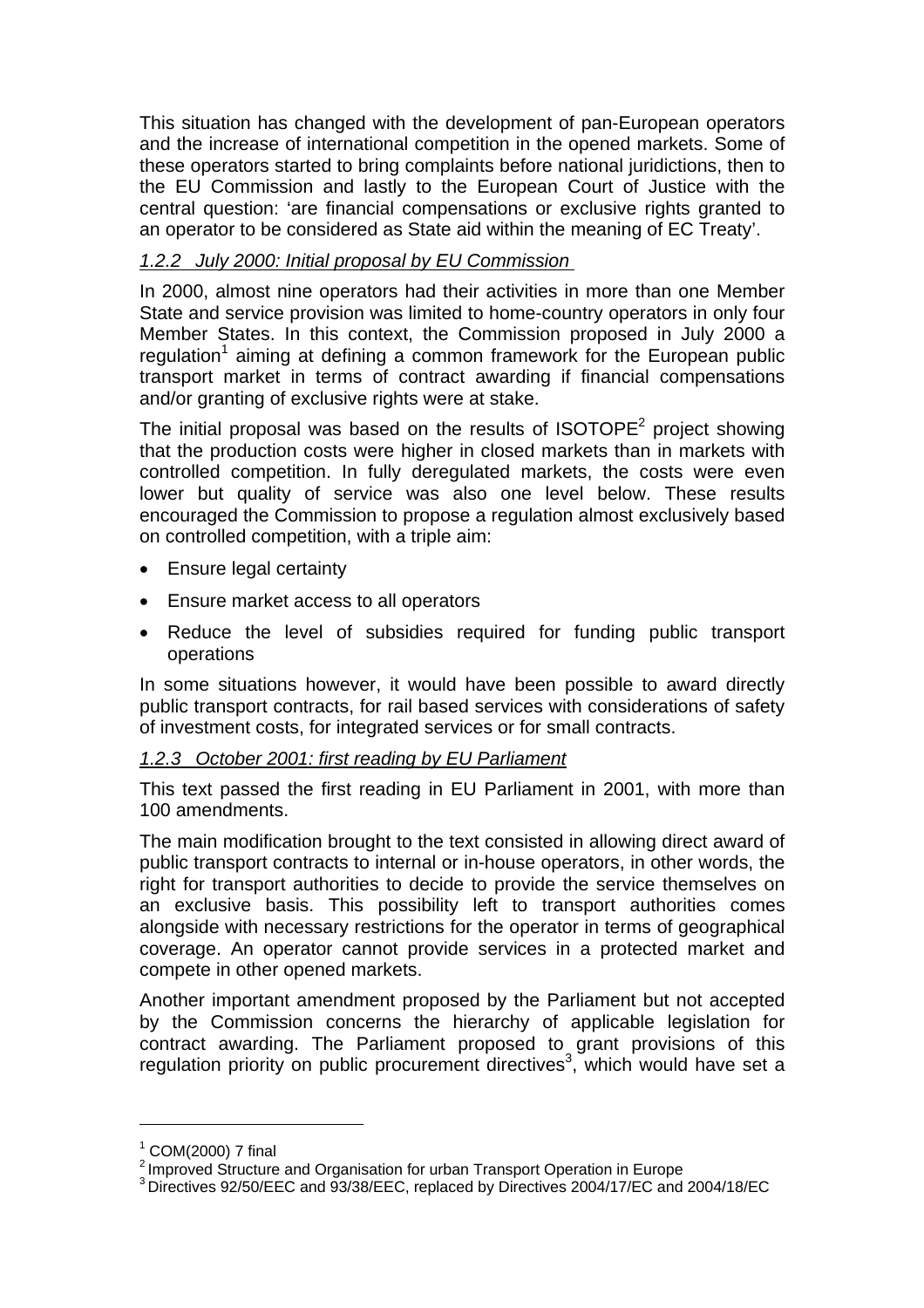common legal framework for public transport. The Commission's refusal is based on the interpretation of WTO procurement agreement.

# *1.2.4 February 2002: Updated proposal by EU Commission*

Following the first reading, the Commission published in February 2002 an updated proposal<sup>1</sup> based on the same principles, with a similar structure, taking into account the ability for transport authorities to choose to provide services by themselves, modifying the maximal duration of contracts and the situations in which direct award is possible. With regard to safety or advantage of the incumbent, direct award would have been possible in some cases for rail based modes but not for bus or coach services, even if integrated with underground services for example.

# *1.2.5 2003: Waiting for Council agreement and Altmark judgement*

As the co-decision procedures requires, the updated text was transmitted to the Council for the first reading but the various positions of Member States on this proposal were too contradictory and the Council suspended its work, also waiting for the expected judgement in the Altmark  $\text{Case}^2$  in which the European Court of Justice had to clarify in a specific situation whether granting of public transport licence to an undertaking without a tendering procedure was compatible with Community rules on State aid.

The judgement described four conditions according to which compensation relating to a public service is not classified as State aid. These conditions also known as "The four Altmark Criteria":

- 1. The recipient undertaking must actually have public service obligations to discharge, and the obligations must be clearly defined;
- 2. The parameters on the basis of which the compensation is calculated must be established in advance in an objective and transparent manner
- 3. The compensation cannot exceed what is necessary to cover all or part of the costs incurred in the discharge of public service obligations, taking into account the relevant receipts and a reasonable profit for discharging those obligations
- 4. Where the undertaking is not chosen pursuant to a public procurement procedure, the level of compensation needed must be determined on the basis of an analysis of the costs that would have a typical undertaking, well run and adequately provided taking into account the relevant receipts and a reasonable profit for discharging the obligations.

The conclusions of this judgement led to the adoption by the Commission of the so-called "Monti Package" in July 2005, that apply to services of general interest but which excludes transport from its scope. In fact, this judgement contributed to the debate but its conclusions are barely applicable to public transport, in particular the fourth one.

<sup>1</sup> COM(2002) 107 Final

 $2$  Judgement of 24 July 2003 in Case C-280-00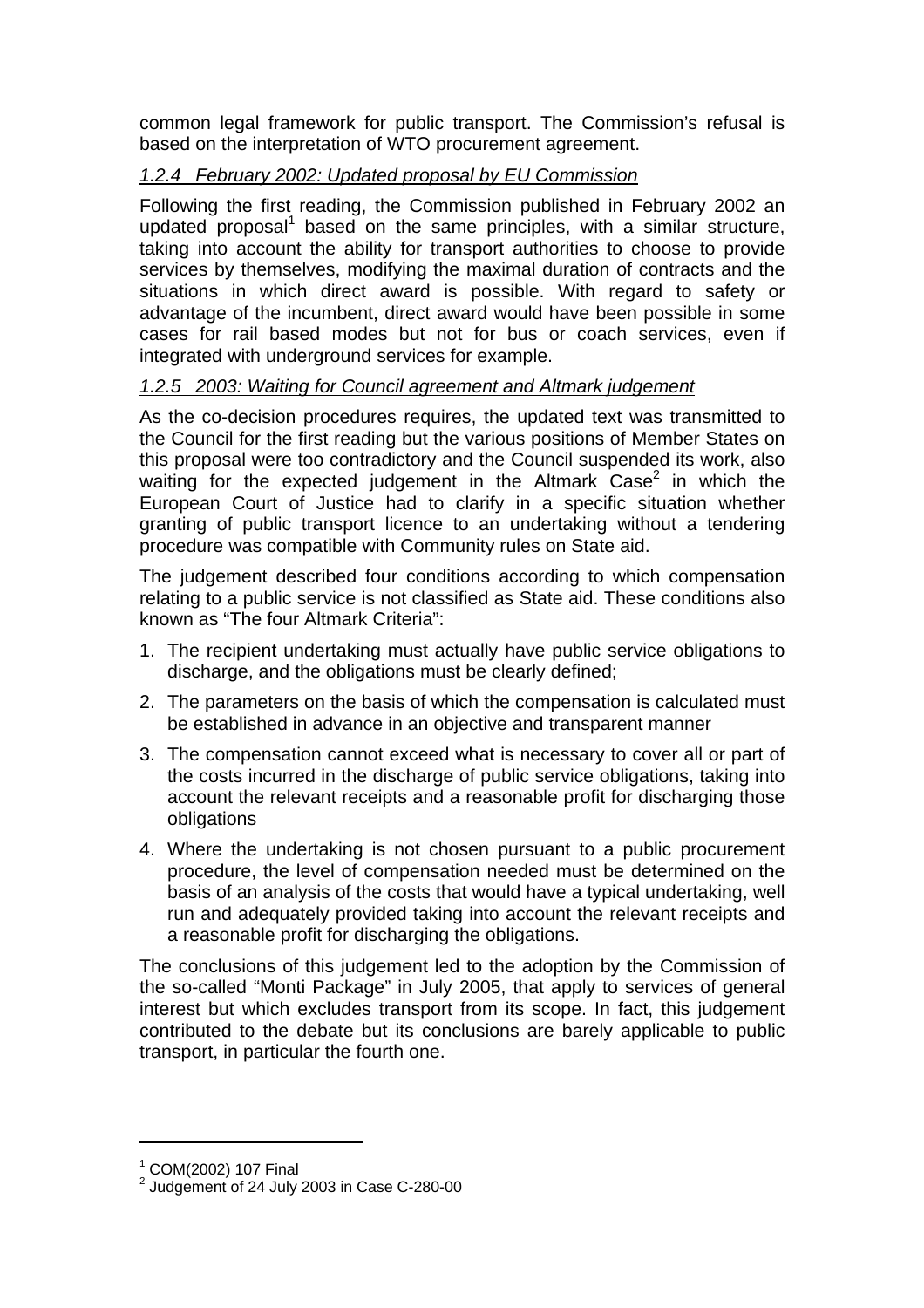# *1.2.6 July 2005: Commission's third proposal*

In July 2005, the Commission proposed a new text<sup>1</sup> acknowledging the conclusions of the Altmark judgement and of the debate on services of general interest.

The text is sensibly shorter than the previous versions and also more simple. References to contract awarding without tendering but taking into account quality criteria have been suppressed. Conditions according to which direct award is possible have been also simplified. The list of criteria to observe when comparing bids has been suppressed.

In this proposal direct award is possible for long distance and regional rail services, i.e. all services which are not catering the transport needs of an urban centre or a conurbation.

The text is based on the principle of subsidiarity: Transport Authorities can choose to operate public transport services by themselves or through an invitation to tender. The Commission provided however a very restrictive definition of the internal operator, stating that the authority should exert total control on it, excluding in particular the participation of private stakeholders or raising problems for transport authorities made up of several public bodies.

## *1.2.7 June 2006: Political agreement reached by the Council*

The Council reached for the first time a political agreement on this text in June 2006. This agreement brings substantial modifications to the Commission's proposal, among others:

- The possibility granted to Member States to include inland waterways services;
- The extension of possible direct award to all heavy rail services, due to the difficulty to define clearly in practice the scope of regional rail services;
- A higher threshold under which direct award is possible to medium-sized companies, compared to the threshold under which direct award is possible in general;
- Measures obliging authorities to provide information on their decision to award contracts directly.

## *1.2.8 Next steps*

The text as agreed will be adopted as a common position of the Council and will be transmitted to the European Parliament with a view of a second reading. If the text is adopted without any amendment, the regulation will be published in the Official Journal during the first semester of 2007 and will enter into force three years later in 2010 with a transition period running until 2022.

If the Parliament wishes to amend the text, a third reading will take place if these amendments are not accepted by the Council. This conciliation procedure is not very long (6 months at most) but can lead to the abandon of the text if no compromise is reached. However, as this regulation seems to be unanimously expected this last situation will probably not occur.

<sup>111</sup> COM(2005) 319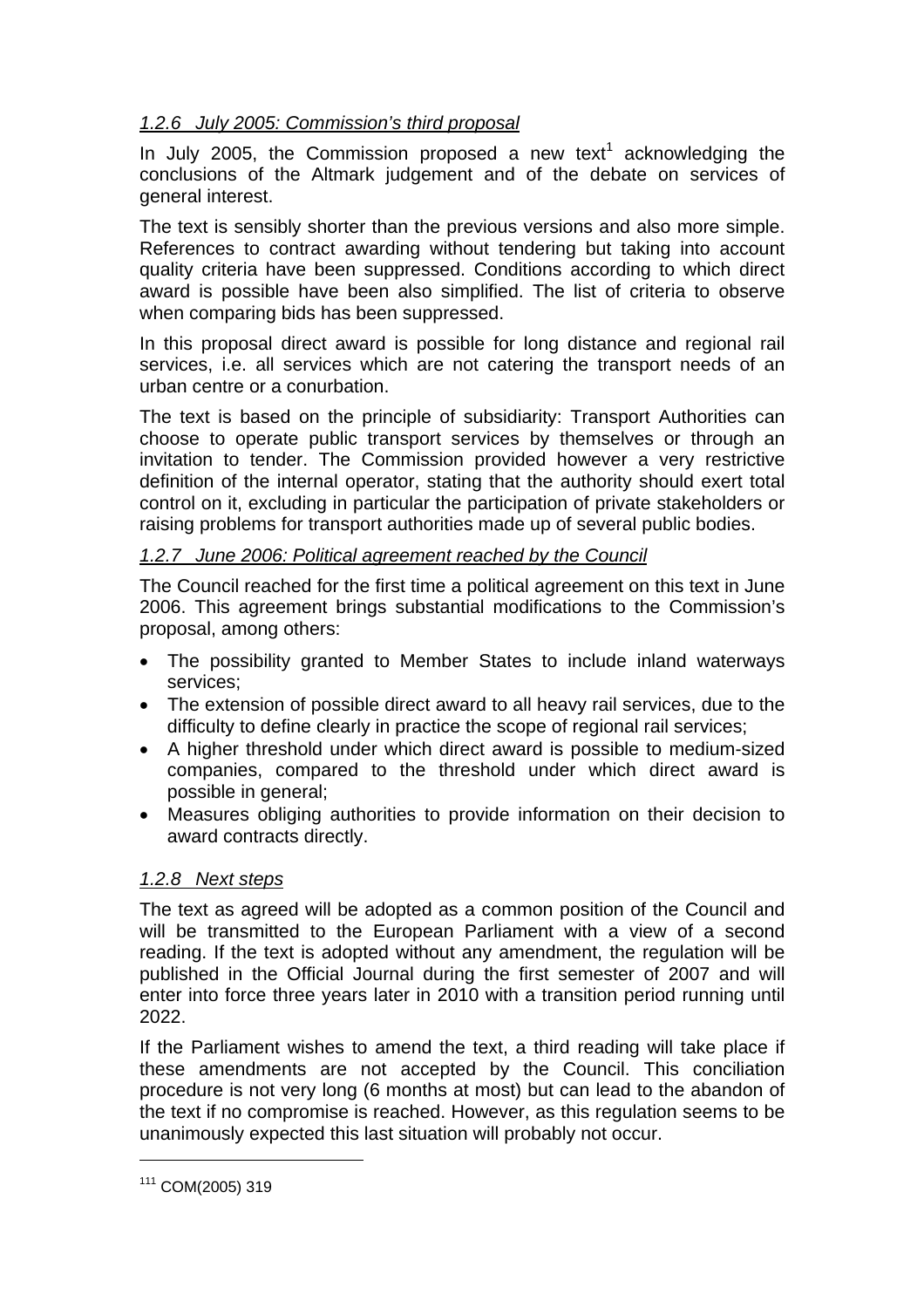## **2 CONTENT OF THE PROPOSED REGULATION**

The draft regulation proposed by the Commission consists in :

- an explanatory memorandum that describes the context, the purpose and the content of the regulation
- a list of thirty "whereas", supporting the following text
- twelve articles and an annex describing the rules applicable in the case of direct award of contracts

An in-depth analysis of the text is required to understand all the implications on public transport organisation, funding, and service provision. However, the main expected impacts can be understood bearing in mind the content of the main important principles.

### **2.1 Generalisation of contracts**

The proposed regulation goes one step further than the regulation 1893/91 insofar as it generalises the use of contracts (Article 1) when an authority grants an exclusive right or a compensation for the discharge of public service obligations. In the only case where only a tariff compensation for certain types of travellers is granted to any company who wishes to operate, a contact is not mandatory and these compensations can be done under so-called "general rules".

### **2.2 Content and duration of contracts**

The purpose of the contracts is to clarify the roles and responsibilities of the different players (transport authority/operating companies). The regulation defines mandatory content of contracts (Article 3), directly inspired by the conclusions of Altmark judgement. The contracts have to define clearly the public service obligations, the parameters on which the payments are calculated, paying attention to avoid overcompensation of net costs incurred, the allocation of costs and the share of revenues.

To ensure an effective competition or at least a regular clarification of roles and responsibilities, the duration of contracts is limited to 10 years for coach and bus services, 15 years for rail based services and 15 years for multimodal contracts if rail services account for more than half of the value of the contract (Article 4). This duration can be extended by 50% if the operator provides significant assets in relation with the service provision described in the contract.

For transport service contracts combined with exceptional infrastructure or rolling stock investment and if the contract is awarded in a fair competitive tendering procedure, the duration of the contracts can even be longer but in this case, the authority will have to justify this choice to the Commission.

Duration of directly awarded contracts for rail services are limited to 10 years.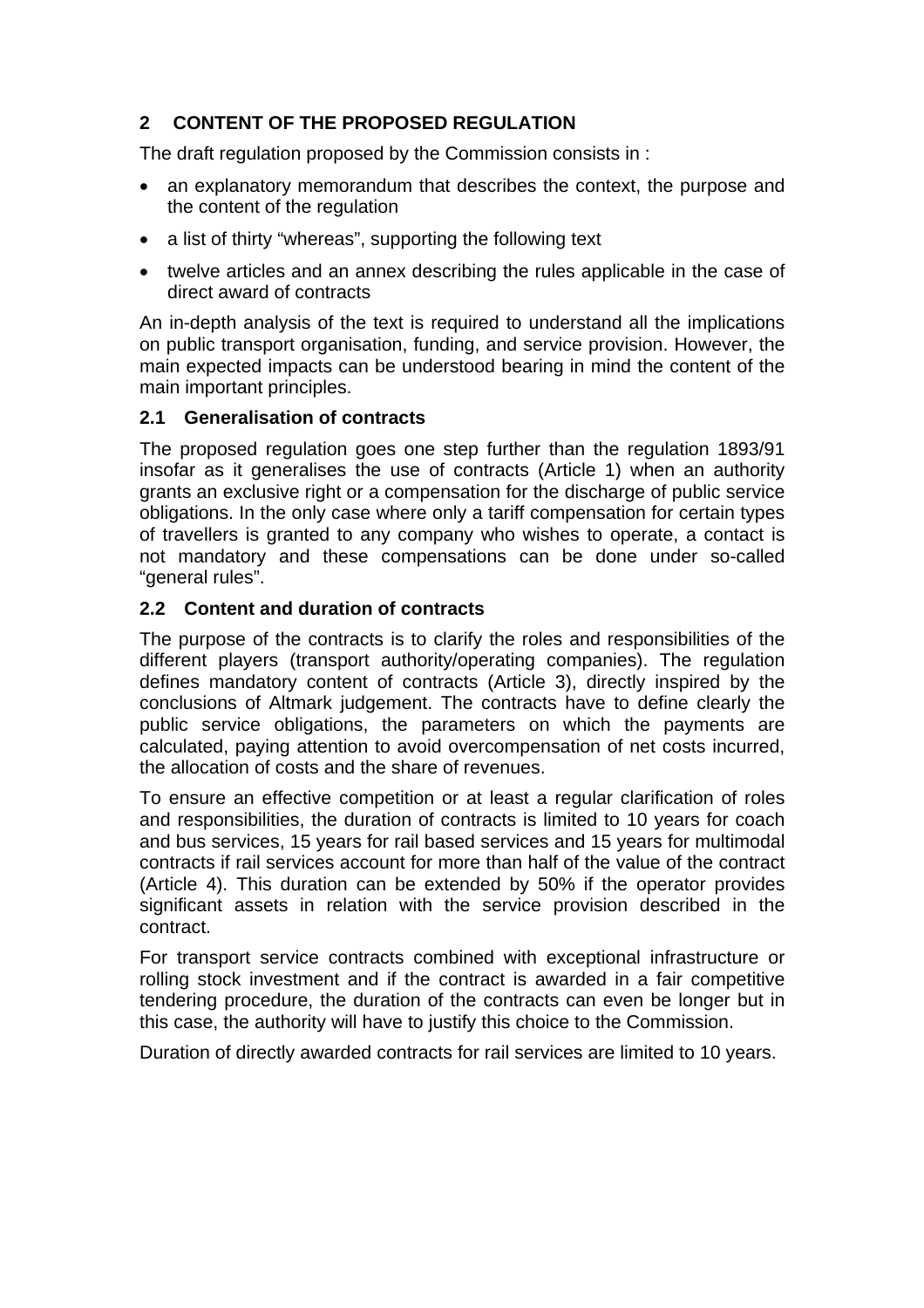# **2.3 Award of public service contracts (Article 5)**

## *2.3.1 General rule: choice between in-house production or tendering*

In accordance with the principle of subsidiarity, transport authorities can choose to tender out public transport services or to provide these services themselves, i.e. through an internal operator, also called in-house operator.

The definition of the internal operator is rather restrictive in the Commission's proposal insofar as "internal operator" means a legally distinct entity over which the competent authority exercises complete control similar to that exercised over its own departments. Criteria proposed to determine the effectiveness of this control can be the degree of representation on administrative, management or supervisory bodies, ownership, effective influence and control over strategic decisions.

Moreover, the internal operator and any entity over which the latter exerts even a minimal influence must perform all their public passenger transport activity within the territory of the competent authority and do not take part in competitive tenders organised outside the territory of the competent authority.

The Council however took into account the possible participation of the private sector for in-house operators. It proposed a less restrictive definition allowing a public ownership below 100% provided that public control is effective. Taking also into account the diversity of organisation of transport authorities, the internal operator can be owned by a local authority, stakeholder of a transport authority at a greater geographical level.

In order to avoid cutting lines because of administrative boundaries, the Council also proposed to allow outgoing lines run by an internal operator in the neighbouring of its territory.

## *2.3.2 Other situations for which direct award is possible*

According to the last known version of the text, direct award is also possible:

- If the value of services is below €1 million per annum or if the contract concerns an annual provision of less than 300,000 kilometres. If contracts are granted to a small and medium sized company, these thresholds are raised to €1.7 million and 500,000 kilometres.
- In case of disruption of service or risk of such a situation. In this case, direct award can also consist in the extension of the current contract. This kind of award is however limited to 2 years.
- For heavy rail services, i.e. long distance, suburban rail, urban rail but not for metro or tram services.

### *2.3.3 Specific rules applicable in the case of direct award (Annex)*

All compensation, connected with a contract awarded directly must also conform to the provisions laid down in the annex of the draft regulation. The annex proposes a method of cost calculation which requires to take into account the situation which would have existed if the public service obligation had been operated under market conditions. Moreover, the calculation of financial effects must take into account the impact of compliance with the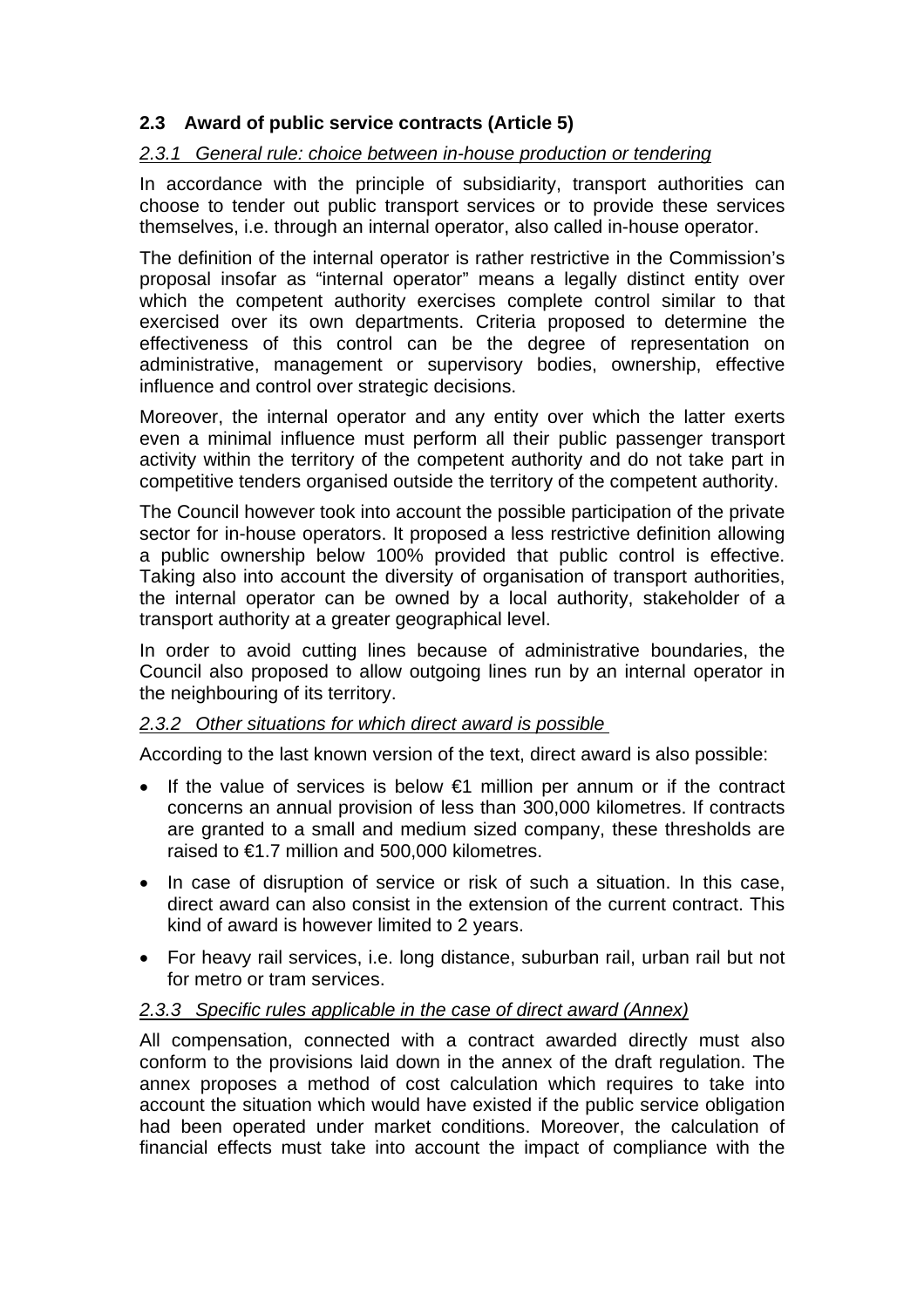public service obligation on demand on transport services. These provisions are directly linked to the Altmark criteria.

# **2.4 Transitional period (Article 8)**

In order to invite to a progressive implementation of the regulation, it will enter into force 3 years after its publication and will have a 12-year transitional period during which on-going contracts will still have a legal basement under certain conditions described below:

|                                                                            | Contracts awarded before<br><b>July 2000</b>                           | Contracts awarded after July<br>2000 and before entry into force<br>of the regulation                                 |
|----------------------------------------------------------------------------|------------------------------------------------------------------------|-----------------------------------------------------------------------------------------------------------------------|
| Contracts awarded<br>fair competiti<br>tendering<br>procedure<br>the basis | May continue until they<br>expire                                      | May continue until they expire if<br>duration is less than 30 years                                                   |
| Contracts<br>awarded with<br>another<br>procedure                          | May continue until they<br>expire if duration is less<br>than 30 years | May continue until they expire if<br>duration is comparable to<br>maximal duration according to<br>the new regulation |

During the second part of the transitional period however, transport authorities may exclude from participation in competitive bids operators whose less than half of the value of their contracts are granted in accordance with the regulation.

## **2.5 Publicity, monitoring and justification of choices (Article 7)**

Every competent authority has to publish once a year a detailed report on public service obligations for which it is responsible listing the exclusive rights and the compensation granted to the operators.

At least one year prior to an invitation to tender, transport authorities have to publish basic information regarding the bid in the Official Journal of the European Union.

In order to increase transparency, transport authorities have to be able to justify on request their choice to award directly services. In the case of direct award of rail services, information on the contract and its parameters has to be published at within one year after having granting it.

Authorities will have to provide a progress report just after the half of the transition period on the implementation of the regulation. The Commission will then analyse this report and propose if necessary appropriate correcting measures.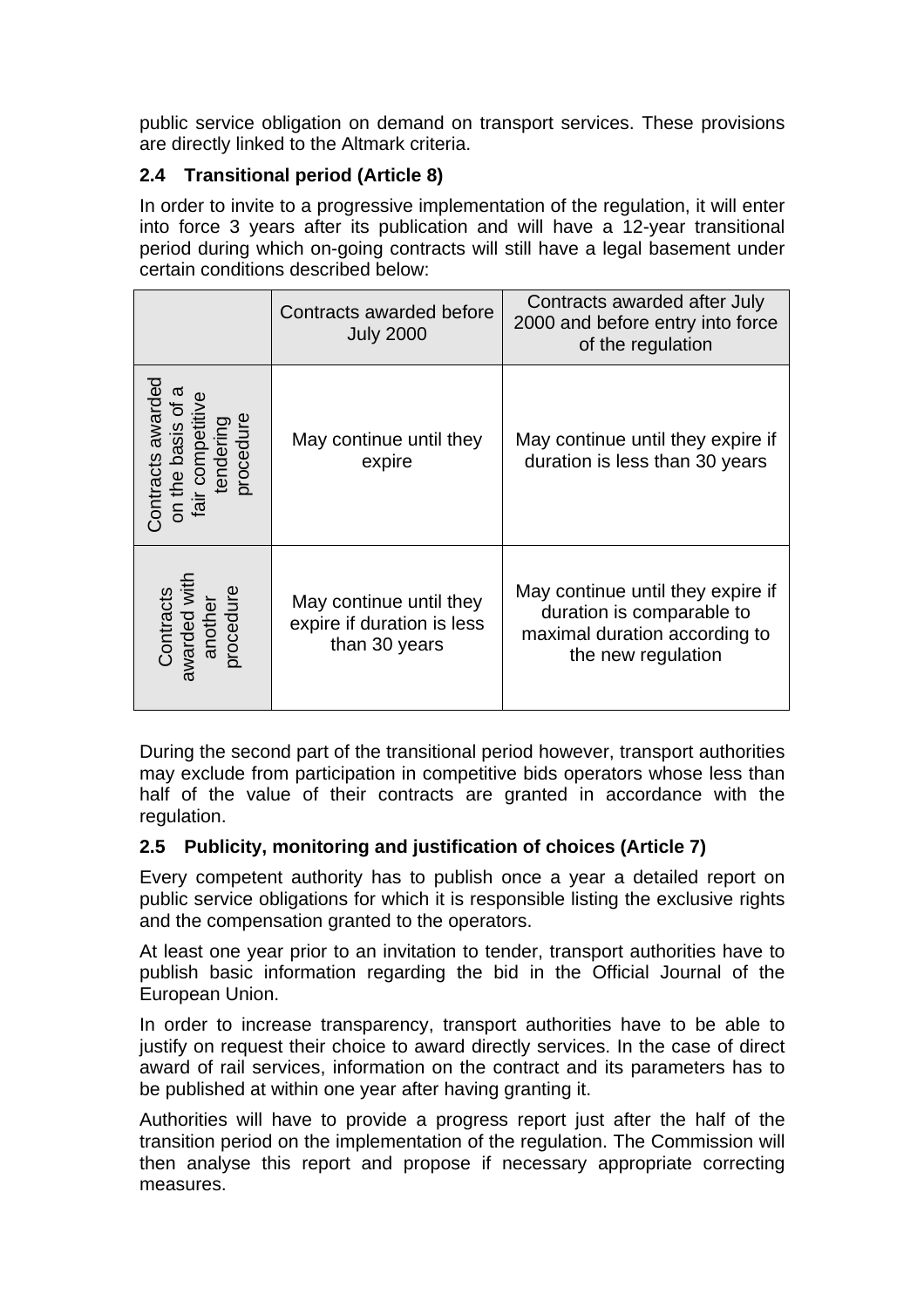## **3 POTENTIAL IMPACTS OF THE REGULATION**

## **3.1 Organisation of public transport**

### *3.1.1 Share of roles and responsibilities*

The need to face up to the issues related to the widespread use of the car, urban sprawl, town congestion and pollution has led a number of cities to set up specific structures for organising public transport, particularly over the last 20 years. Despite this common trend, the range of devolved competencies, the various organisational models and relations with operators nevertheless demonstrate the wide variety of local and national cultures in the management of urban mobility.

Public transport is organised at three levels corresponding to three time horizons:

- Strategic level, with a horizon of five years or more, determines the transport and mobility policy and investment to be made.
- Tactical level, with a 1-2 year horizon, sets up the tools required to achieve the strategic objectives by determining for example fare policy, quality of service, rolling stock and the level of transport supply.
- Operational level, with a horizon of less than one year, relates to the provision of transport services, sale of tickets, quality control and public transport promotion.

If the situation is rather clear for the first and the last item  $-$  operators are always in charge of the operational level and organising authorities are responsible for the strategic level - at tactical level, role distribution varies significantly depending on the town and is highly dependent on the regulatory framework and the competencies of organising authorities.

The use of contracts has become a very common practice in western Europe in particular. In new Member States, this trend will be reinforced by the entry into force of the text and will lead to the setting up of transport authorities where this kind of structure is not in place yet.

### *3.1.2 Regulatory framework of public transport in Europe*

In Europe, three main approaches govern the regulation of public transport:

- Deregulated systems, such as the buses in Great Britain (excluding London) or intercity buses in Sweden. The initiative then comes from the operators, except for non-profitable services that organising authorities may decide to set up and subsidise.
- Regulated systems where the initiative reverts to the operators, such as in Germany in respect of the so-called "commercial" services. The organising authorities issue operating licences which consist in exclusive rights for a limited period of time. They thus play a co-ordinating role insofar as they ensure that new routes do not compete with routes already in service.
- Regulated systems where the initiative reverts to the organising authority, such as in Scandinavia or France. The networks are planned in terms of areas served and level of service at local authority level. Their operation is entrusted to one private operator (Lyon), several private operators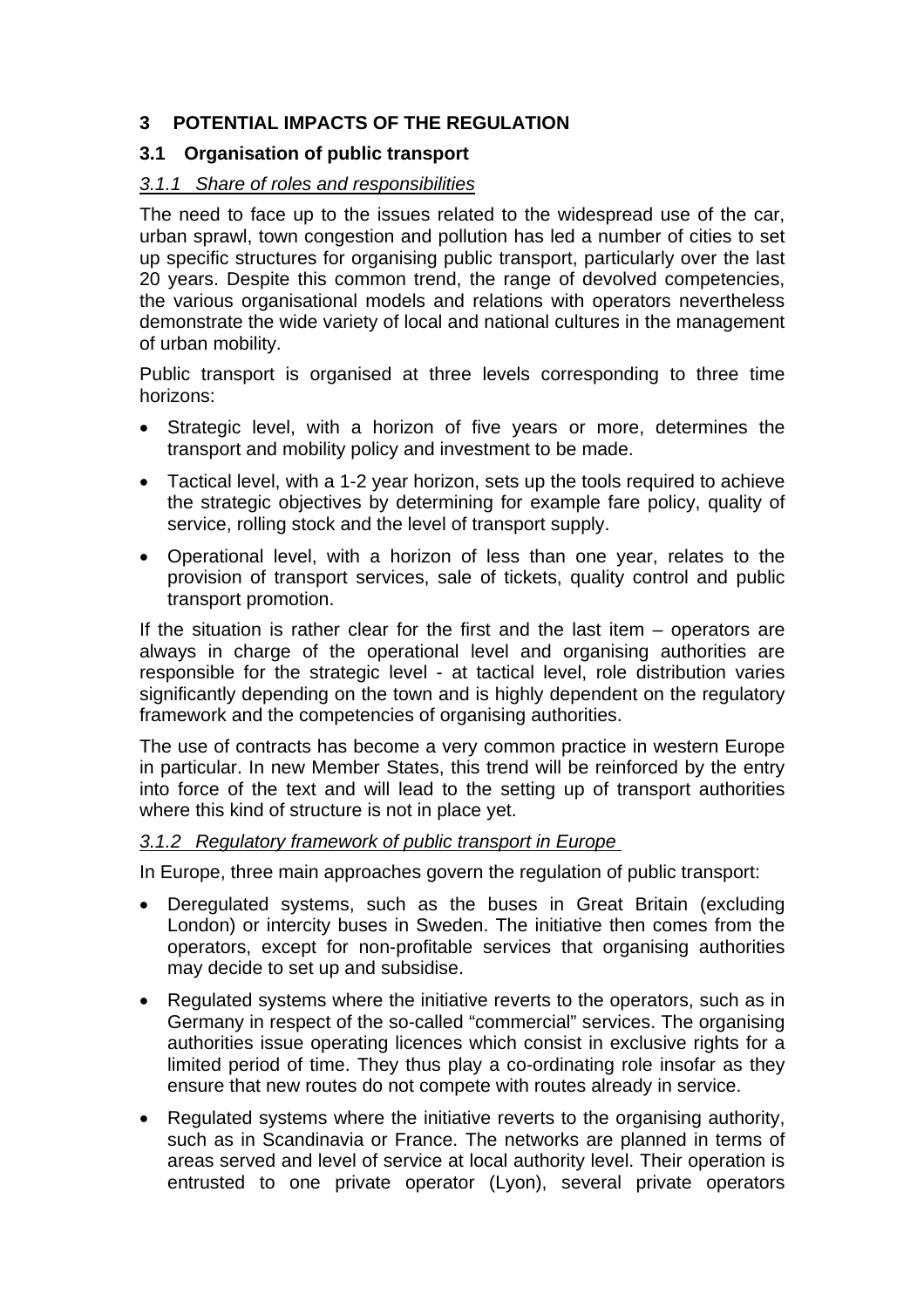(Stockholm) or even private and public operators (Helsinki). The organising authority can also operate those services itself under local government control as in Brussels.

### *3.1.3 Issues at stake with the new regulation*

The proposed regulation seems to leave enough space for a wide range of models regarding kind of organisations or sharing of roles and responsibilities. In particular, the last version of the text mentions: "Passenger transport markets which are deregulated and in which there are no exclusive rights should be allowed to maintain their characteristics and way of functioning insofar as these are compatible with Treaty requirements".

The text stresses raises some questions, in particular in the case of in-house operation.

• What will be the future relations between a transport authority and the corresponding in-house operator?

The draft regulation mentions the possibility to consider a contract as an individual regulatory act or a document containing conditions under which the competent authority provides itself transport services.

Currently, London Underground is part of Transport for London, 100% owned by Greater London Authority (GLA). Transport for London is also the body in charge of tendering out bus services and of contracting with selected companies. The contract (or equivalent) between London Underground and TfL or GLA have to be enough detailed to comply with the regulation but shall leave enough room for flexibility, in order to avoid too much bureaucracy within a single organisation.

With the same concern, the current contract between the Ministry of Brussels Capital region and the operator STIB allows a large initiative to the latter. STIB is actually responsible for the tactical level to a large extent: advising the region for mobility policy, involvement in updating transport plans, investments aiming at encourageing intermodality… A strict interpretation of the provisions laid down in the annex (calculations of the net cost incurred by public service obligations clearly defined) could lead to share differently the respective roles and transfer some tactical level responsibilities to the authority.

• Which involvement of private stakeholders is compatible with the regulation?

The very last version of the text leaves the room to the participation of private actors in internal operators, despite a large number of Court Cases having a very strict definition of the in-house concept: in the Case Stadt Halle<sup>1</sup>, the Court considered a minor participation of a private shareholder incompatible with the notion of internal operator.

A new orientation of the text towards the position of the Court can be an impediment to the French model of SEM (Sociétés d'Economie Mixte). The question of possible involvement of private sector can also be an issue for the model used in Genoa (Italy) where Transdev took a 41% share in the former

 $<sup>1</sup>$  Judgement of 11 January 2005 in Case C-26/03</sup>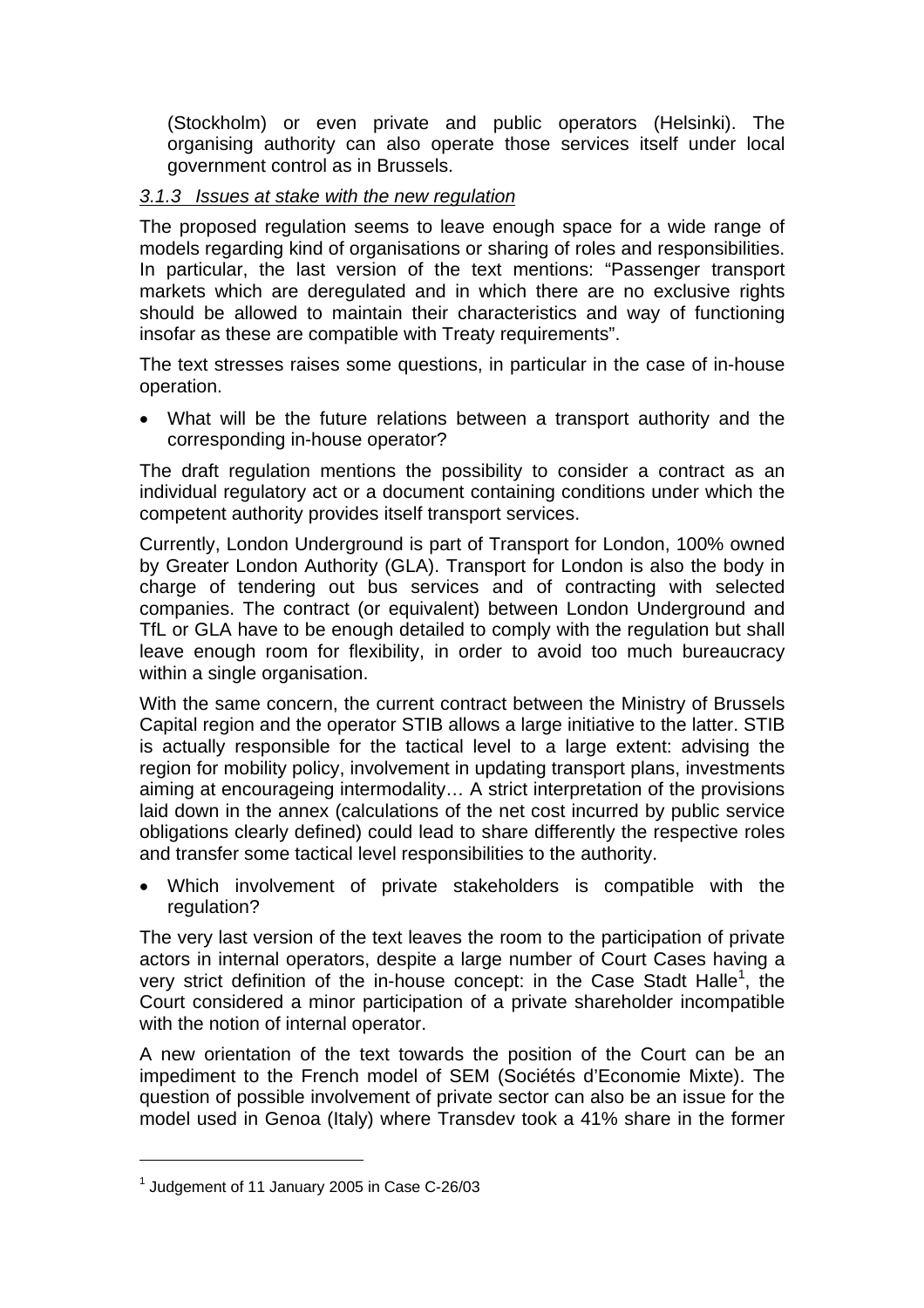public operator AMT and also its management, following an invitation to tender.

### **3.2 Impacts on networks and operators**

Beyond the organisational impacts, the regulation could also have consequences on the operators in place and the consistence of networks.

#### *3.2.1 Rail services*

The possibility granted to transport authorities to allow direct award for rail services (metros and tram excepted) seems to remain the current situation unchanged for the rail sector. It is however important to notice that this possibility has to be compatible with the national law. As a consequence, in the Netherlands, where the national regulation impose competitive tendering for rail services, the local authorities will not have the ability to award directly rail services contracts.

On the other hand, when the national level decides for the rail operator, which is the case in France or in Finland, transport authorities will not have the possibility to tender out these services if they wish to.

For rail services, that represent a large part of passenger\*kilometres (more than 50% in Paris, Berlin and Rome), the new regulation doesn't bring new possibilities and a higher autonomy to transport authorities. Moreover, the market opening for international rail services, including cabotage could increase technical (capacity of tracks) and financial (needs for subsidies) constraints on rail services.

#### *3.2.2 Integrated networks*

The initial versions of the regulation left the possibility to authorities to award directly public service contracts to companies operating integrated networks.

This provision has been removed in the first reading by EU Parliament and the impact on the regulation on integrated networks is a major question for the biggest European cities.

The question arises in particular for Paris where RATP operates a multimodal network made of metro, tram, bus and heavy rail system but is state owned and therefore cannot be considered as internal operator of STIF, the transport authority bringing together only local governments.

The transformation of RATP into an in-house operator could be a possibility to keep the same organisation but would imply, with respect to the principle of reciprocity, the split of numerous RATP activities outside Paris region, in France and abroad.

If RATP wishes to continue its international development, the corollary will be the introduction of competition in Paris area. On the one hand, tendering out the whole network would imply a huge change in the provision of public transport (provided that other operators could be in position to win the bid), but would ensure the integration of the network. On the other hand, a progressive opening to competition during the transition period, starting with a group of bus lines for instance, would be better in terms of learning curve but would require a higher co-ordination role for STIF.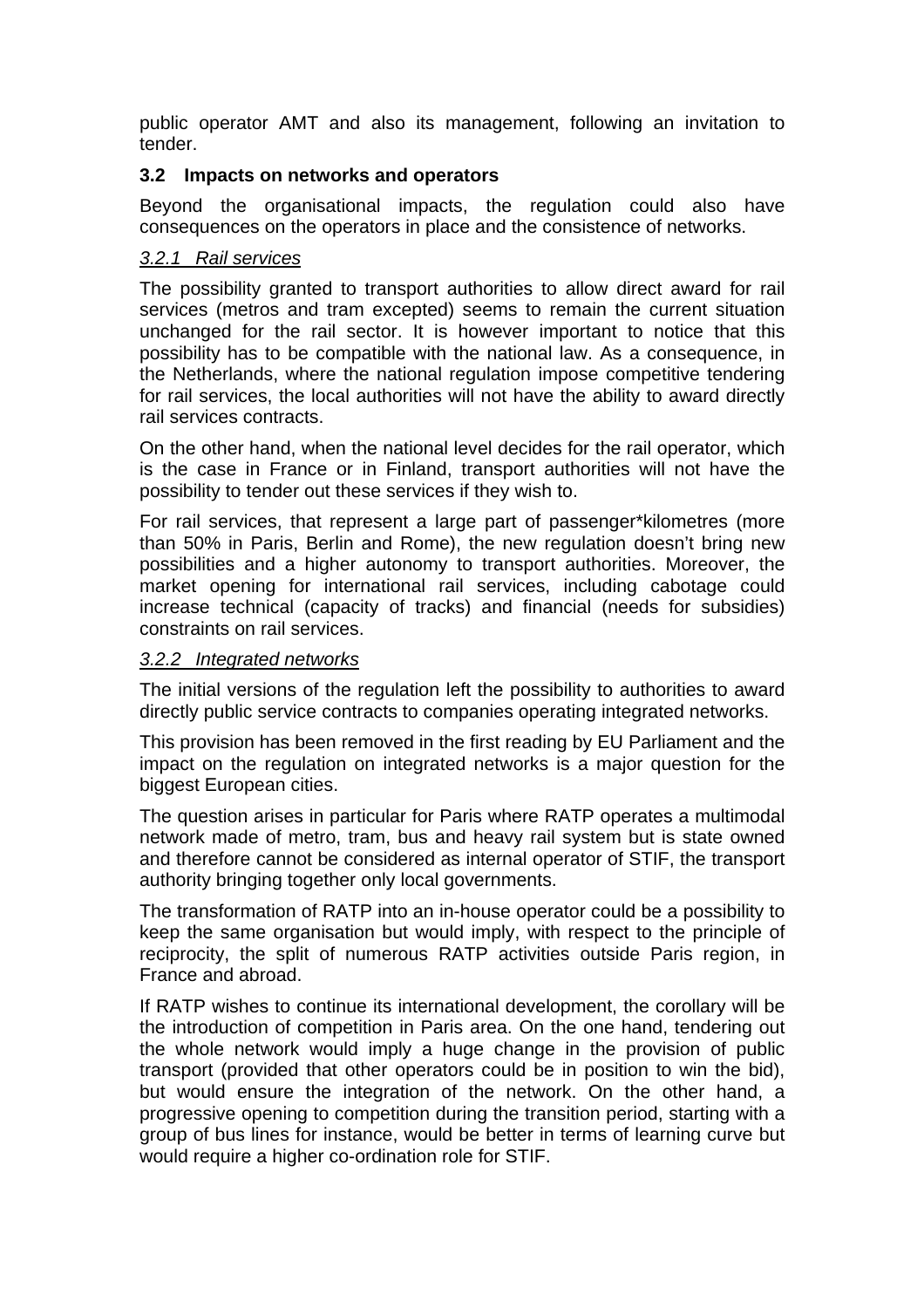### *3.2.3 Small operators*

The ability given to transport authorities to award directly contracts to small and medium enterprises when their annual value is estimated less than  $\epsilon$ 1.7 million seems to secure (better than in the previous versions of the text) the provision of bus services in Germany, where the market is made of a very large number of small players: about 1,000 private-sector bus operators provide short distance bus services.

### *3.2.4 Border effects*

The first versions of the draft regulation didn't take into account the possible difference between administrative boundaries and mobility areas. This would have been a problem for internal operators to be strictly contained within the perimeter of competency of the corresponding authority, raising issues at borders.

The most illustrative example would have been in Belgium where each of the three regions (Flanders, Wallonie and Brussels) has an internal bus operator (De Lijn, TEC, STIB). The consequence of a strict containment of the in-house operator would have lead to three totally independent bus networks!

The new text grants the possibility to an internal operator to have any outgoing lines or other ancillary elements of its activities in the territory of the neighbouring competent local authorities.

### **3.3 Impacts on service provision**

The expected benefits of the regulation on service provision lie mainly in the cost effectiveness of operators and in quality of service.

### *3.3.1 No unique model of contract awarding*

The figures provided in the introduction of the regulation tend to describe controlled competition as the best way to combine cost effectiveness, quality of service and use of public transport. The implementation of this regulation can lead to a larger number of situations where this model is used.

However, benefits in terms of costs have to be assessed in a long-term perspective as opening of former public monopoly markets can in a first stage increase pressure on costs and later see the presence of a private monopoly, taking all the market and technical expertise out of public control.

On the other hand, the experience of market opening seems to be very successful in cities like Stockholm where public subsidies felt from 70% of operating costs in 1990 to 50% in 2002 with an increase of quality levels and patronage.

### *3.3.2 Incentives for operators*

The contracts generally contain provisions related to quality expectations and delivery. These provisions describe incentive schemes for operators in order to improve quality, which can be directly related to patronage (for instance if the operator gets all extra revenues from fares above a certain level) but also to any item related to quality of service.

To be really effective, the incentives have to be rather high. In the case of contracts granted through an invitation to tender, this possibility seems to be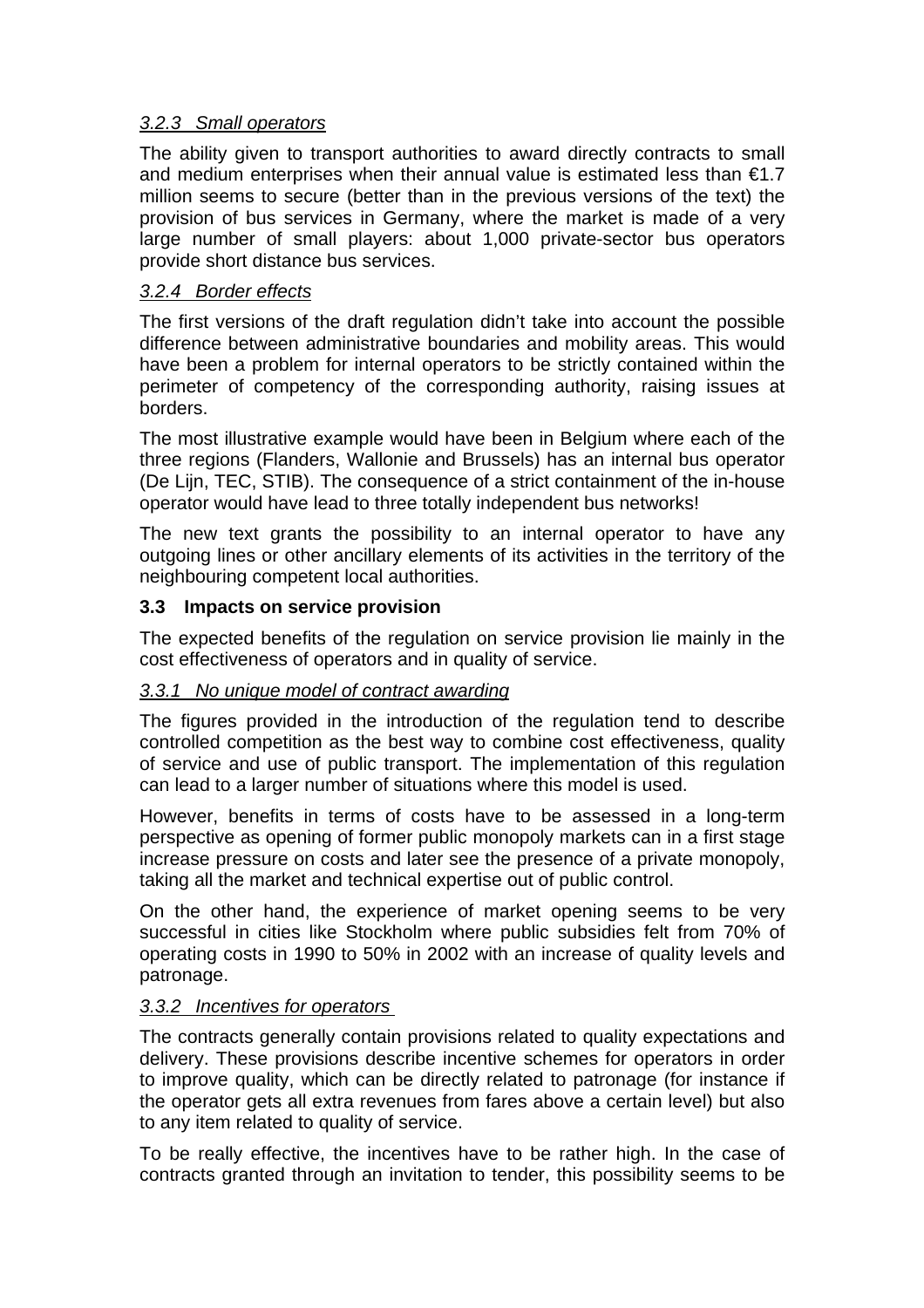compatible with the regulation. However, for contracts awarded directly, the provisions laid down in the annex impose a strict compensation of the public service obligations plus a reasonable profit.

Beyond the practical difficulty to define the financial effect of these obligations, this exact compensation could be an impediment to conclude highly incentive contracts, depending on the interpretation on 'the reasonable profit'. A too strict interpretation could bias the comparison between competitive tendering and direct award on quality delivery.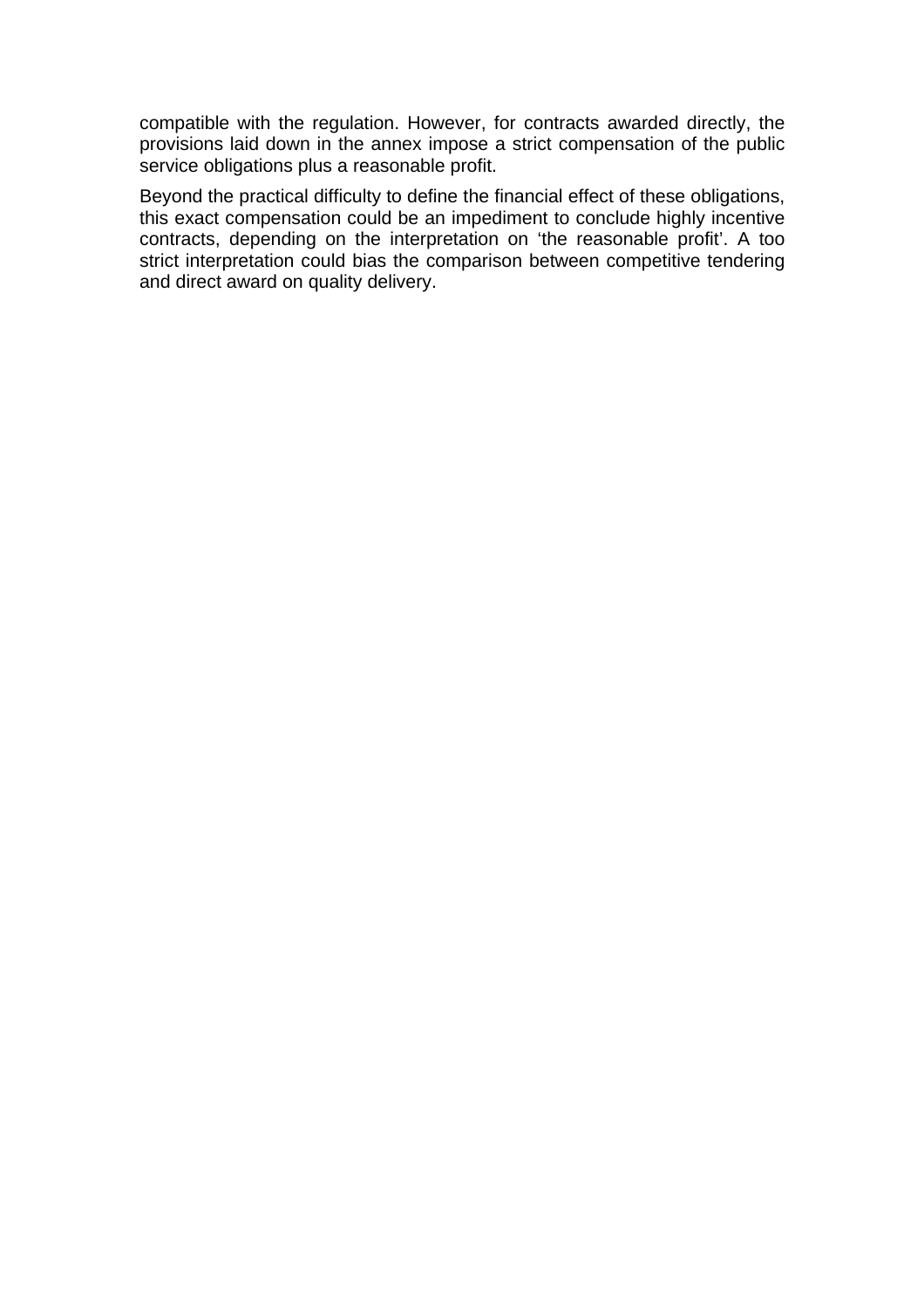## **4 CONCLUSION**

This new regulation, expected for a very long time will deeply change the provision of public transport, even if in a large number of metropolitan areas, the institutional organisation will probably remain the same.

The generalisation of contracting and a common framework for their content will certainly clarify the roles and responsibilities of operators and authorities, even if this evolution has started before the first discussions on this text.

Contrary to the explicit objectives of the initial versions of the text, this regulation does not necessary lead to the opening of public transport market in every network. However this option is still largely promoted and the direct award to an internal operator has to comply with a set of conditions that could be more difficult to implement in practice than competitive tendering.

The actual impacts on quality provision, cost effectiveness and users' perception will have to be properly assessed with regard to the options chosen by competent authorities. The review after the first half of the transitional period will provide some answers.